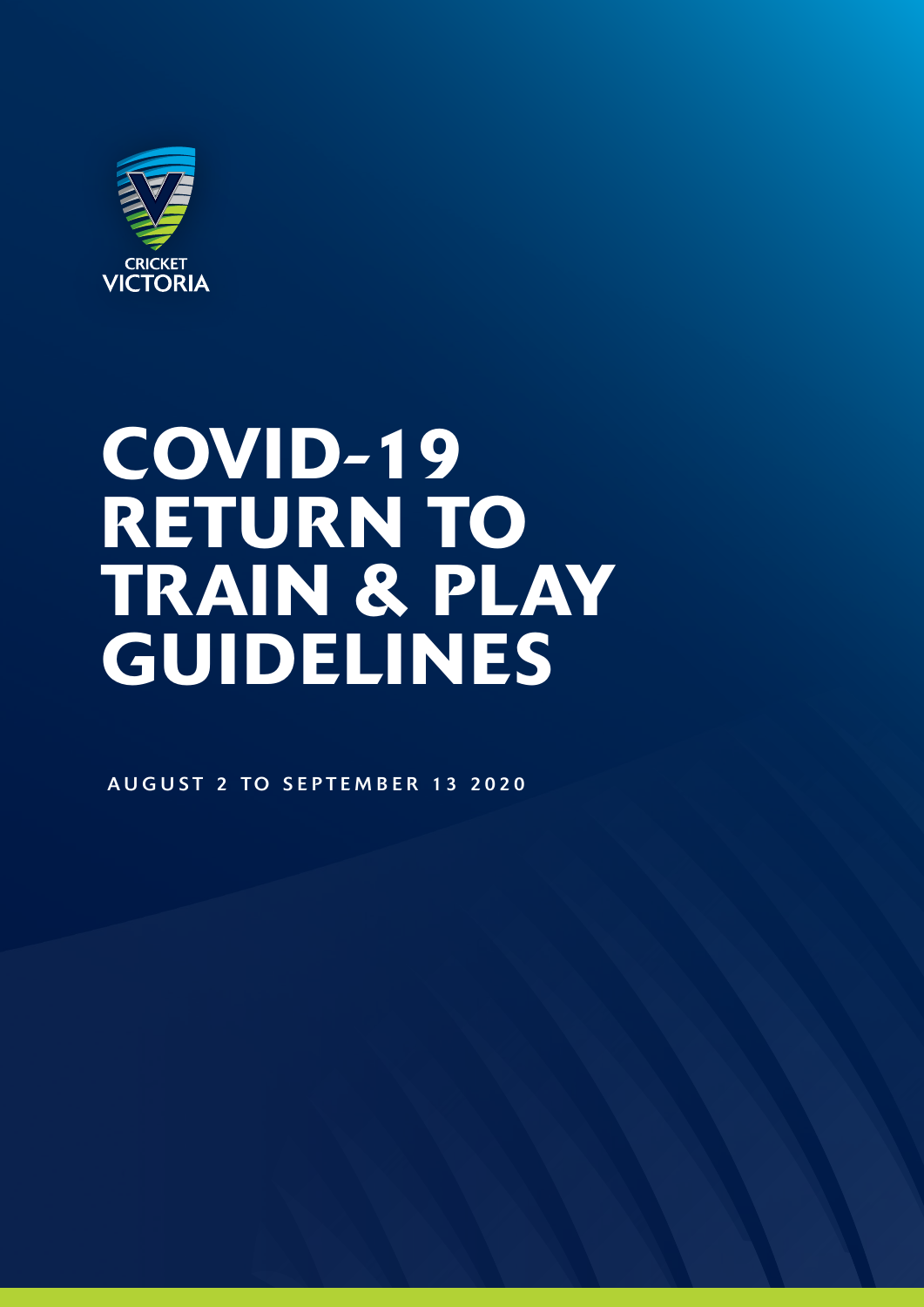

This guide has been established to support Clubs and Associations in planning for a return to training and playing cricket when Victorian Government restrictions and health advice allows.

This is a guide only and will be updated based on State Government advice when the current Stage 4 (Metropolitan Melbourne) and Stage 3 (Regional areas) are eased to a point allowing training and/or playing to recommence.

As of 2 August 2020, community cricket is not permitted in any form in Victoria. This includes all forms of training and matches. This will be in place until 13 September.

Cricket Victoria and your Peak Bodies (the VCCL, VMCU, VSDCA) strongly encourage all members of cricket clubs in Victoria to adhere to the laws and directions of the Chief Health Officer. While exercise is permitted (with certain restrictions), we strongly urge all community cricketers to stay home when practicing cricket specific skills i.e. catching.

While clearly this is very different preparation to what we have known previously, this COVID-19 period has highlighted the need for flexibility and creativity. Ideas for younger players can be found here [Cricket Blast YouTube Channel](https://www.youtube.com/c/CricketBlastAU/videos).

Our aim is to ensure training and playing resumes smoothly when safe to do so. For that to happen in a timely manner will require a team effort. So please, follow the State Government and health advice and look out for your teammates.

*To access the website links under 'General Information', please click on the text in bold and it will open the relevant weblink.*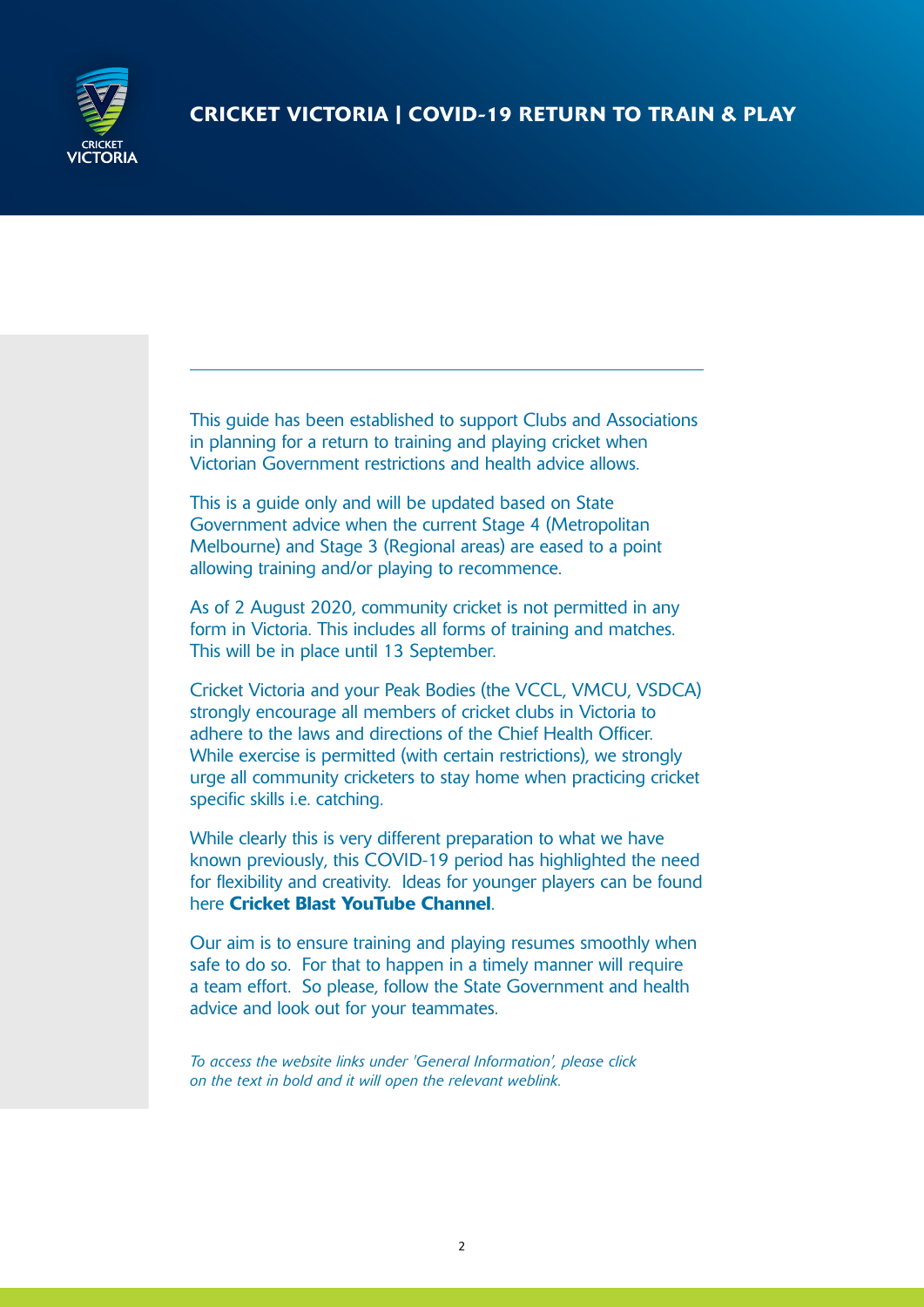

## GENERAL INFORMATION

| Stay away if you or someone close has been unwell in the lead-up to returning to training or playing. If you are sick and think<br>you have symptoms of COVID-19, seek medical advice and visit the Federal Government's Department of Health website for<br>further information and advice.                                                                          |
|-----------------------------------------------------------------------------------------------------------------------------------------------------------------------------------------------------------------------------------------------------------------------------------------------------------------------------------------------------------------------|
| Regular handwashing (20 seconds minimum with soap) and use of hand sanitizer is strongly encouraged.                                                                                                                                                                                                                                                                  |
| Cough/sneeze into the crook of your elbow or a tissue and avoid touching your nose/eyes/mouth.                                                                                                                                                                                                                                                                        |
| Shaking hands and celebrations involving contact with another person (including high-fives) are not to be undertaken.                                                                                                                                                                                                                                                 |
| No shining of any cricket ball with saliva and/or sweat.                                                                                                                                                                                                                                                                                                              |
| Sharing of personal equipment and other incidentals (e.g. water bottles, towels) between players is prohibited. If clubs use<br>baseball gloves for fielding drills, players are asked to bring their own gloves and avoid sharing with others where possible.                                                                                                        |
| Clubs are directed to clean all door handles, taps, towel dispensers/hand dryers and toilet seats if used at a session/match prior<br>to the next scheduled session/match taking place.                                                                                                                                                                               |
| Change Rooms, Canteens and Bars will now be able to be reopened at grounds (subject to Local Government or landowner<br>approval), with the existing distancing, sit down/takeaway and hygiene requirements to be met. Existing processes of<br>attendance at training/matches in appropriate apparel and showering away from the venue is still strongly encouraged. |
| Ensure plenty of bins are provided and place all used tissues in bin immediately after use.                                                                                                                                                                                                                                                                           |
| Cricket Balls must be cleaned with alcohol-based wipes before and after training. Sharing use of balls during training should be<br>avoided unless absolutely necessary (e.g. fielding).                                                                                                                                                                              |
| Clubs are instructed to host any necessary communications (e.g. meetings, planning sessions, Meet the Coach sessions)<br>through an online platform or hold these sessions over the phone as much as possible (despite communal areas at venues now<br>being reopened subject to current spacing guidelines of 1 person per 4m <sup>2</sup> ).                        |
| Further updates will be communicated to Clubs and Associations through the CV Club and Association Newsletter,<br>Cricket Victoria website and Cricket Victoria social media platforms.                                                                                                                                                                               |
| Sport and Recreation Victoria's (SRV) webpage also has more detailed information and a list of frequently asked questions<br>to assist clubs and participants.                                                                                                                                                                                                        |
| Cricket Australia (CA) has further information on COVID-19 management for Cricket Clubs and Associations and also has a<br>range of signage and COVID-19 related products that clubs may consider purchasing.                                                                                                                                                         |
| Cricket Victoria is addressing contact tracing in its plan through recommending that all club participants download the<br>COVID-Safe app to their devices.                                                                                                                                                                                                           |
| Detailed guidance for the COVID-19 Officer is provided on page 6 (Appendix 1).                                                                                                                                                                                                                                                                                        |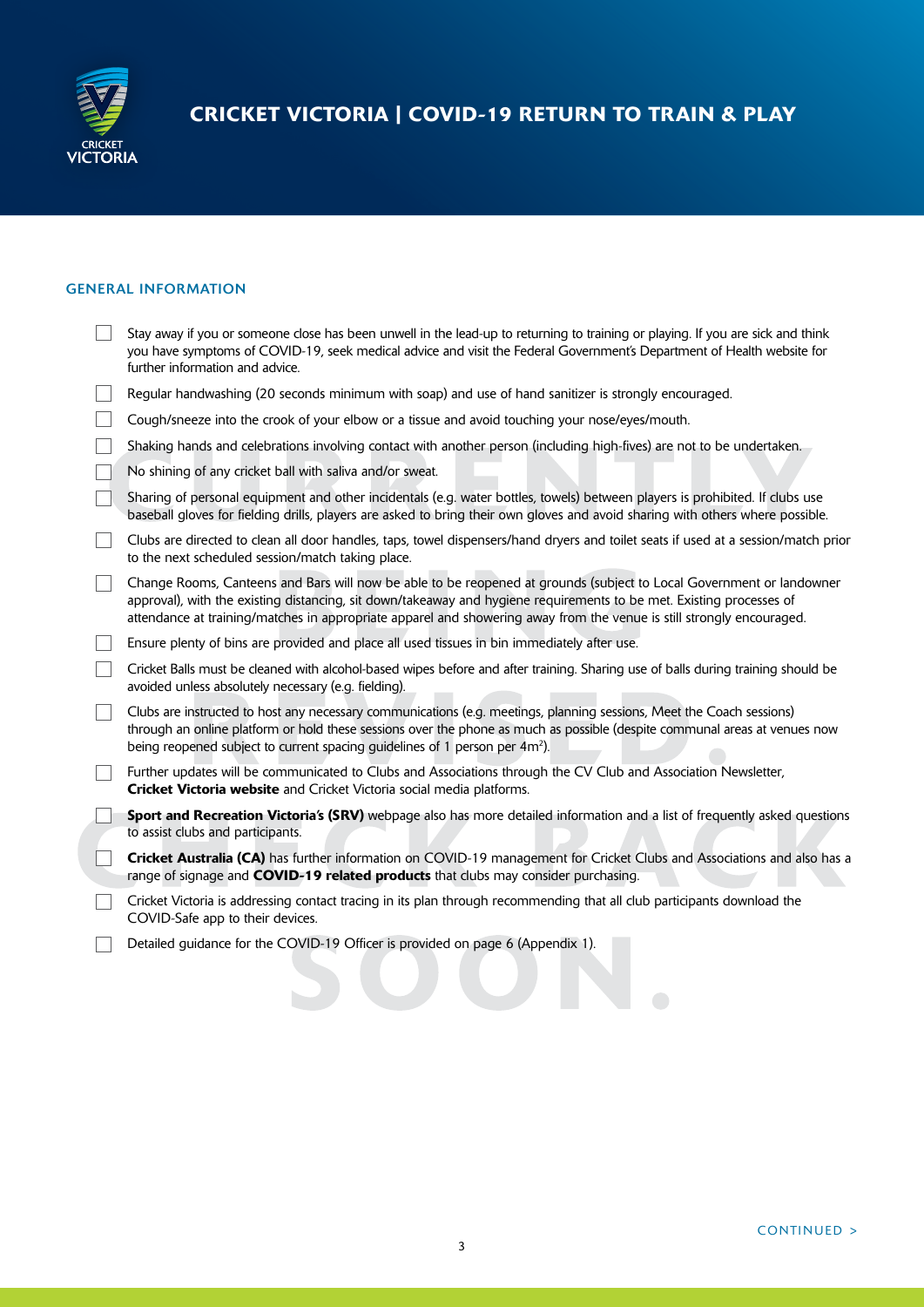

# PLAYING CONDITIONS

| The rules of the Association will determine the number of people plus officials that can participate (e.g. $9 \vee 9$ , 11 $\vee$ 11) in<br>outdoor, non-contact competition (competitive matches). N.B. multiple games can be played at the same venue on the<br>condition that:<br>- Social distancing of 1.5 metres is maintained at all times; and<br>- The facility can easily cater for multiple games (e.g. multiple grounds, minimal congregation will occur at entrances,<br>exits, near toilets etc.). |
|------------------------------------------------------------------------------------------------------------------------------------------------------------------------------------------------------------------------------------------------------------------------------------------------------------------------------------------------------------------------------------------------------------------------------------------------------------------------------------------------------------------|
| Communal facilities, such as change rooms, can now be reopened (subject to Local Government or landowner approval) for<br>indoor and outdoor sport venues. Clubs will also be able to open Canteens and Bars on site (subject to Local Government or<br>landowner approval) providing that existing distancing, sit down/takeaway and hygiene protocols are strictly adhered to.                                                                                                                                 |
| Spectators (including Officials and Volunteers) should be in groups of no more than 10 and spread out around the ground or<br>venue and maintain 1.5 metres social distance from others as much as possible.                                                                                                                                                                                                                                                                                                     |
| Clubs are instructed to avoid warm-up activities where contact with other players is likely or where players can't maintain a 1.5<br>metre social distance.                                                                                                                                                                                                                                                                                                                                                      |
| Players to attend matches by themselves with own means of transport (unless they reside in the same residence e.g. Parent/<br>Child or Siblings).                                                                                                                                                                                                                                                                                                                                                                |
| Plan on having breaks of at least 10 to 15 minutes between teams and groups playing at the same venue to minimise crossover.                                                                                                                                                                                                                                                                                                                                                                                     |
| Whilst canteens and kiosks can be opened, Players and Officials are encouraged to only bring food for their own personal consumption<br>(no share plates unless each item is individually packaged) to reduce risk of COVID-19 transmission via contact surface.                                                                                                                                                                                                                                                 |
| If a player tests positive to COVID-19, that person and all people that have been in close contact with that person need to<br>self-isolate for 2 weeks and undertake testing. It will be up to the relevant competition as to how they determine match results<br>involving a team or teams that are impacted as a result of a positive COVID-19 test.                                                                                                                                                          |
| Ensure that at the coin toss, umpires are providing their own coin and tossing it themselves with the nominated captain calling.                                                                                                                                                                                                                                                                                                                                                                                 |
| Avoid using team sheets, instead nominate teams in advance in MyCricket.                                                                                                                                                                                                                                                                                                                                                                                                                                         |
| Scorers are to bring their own writing tools if scoring in a scorebook.                                                                                                                                                                                                                                                                                                                                                                                                                                          |
| Those using an iPad to score should ensure it is wiped down with disinfectant.                                                                                                                                                                                                                                                                                                                                                                                                                                   |
| If playing uniforms are normally shared, each player takes their uniform home to wash.                                                                                                                                                                                                                                                                                                                                                                                                                           |
| Do not share cricket protective equipment between players if they cannot be easily cleaned and sanitised before being used by<br>another player. This particularly includes helmets, groin protectors, batting and wicketkeeping gloves, and batting wicketkeeping<br>leg guards.                                                                                                                                                                                                                                |
| Umpires (ideally including Club Umpires) are asked to wear rubber gloves on the field to handle the ball when applicable and change at<br>the completion of each innings.                                                                                                                                                                                                                                                                                                                                        |
| Bats can be shared between players as they will be handled whilst using batting gloves.                                                                                                                                                                                                                                                                                                                                                                                                                          |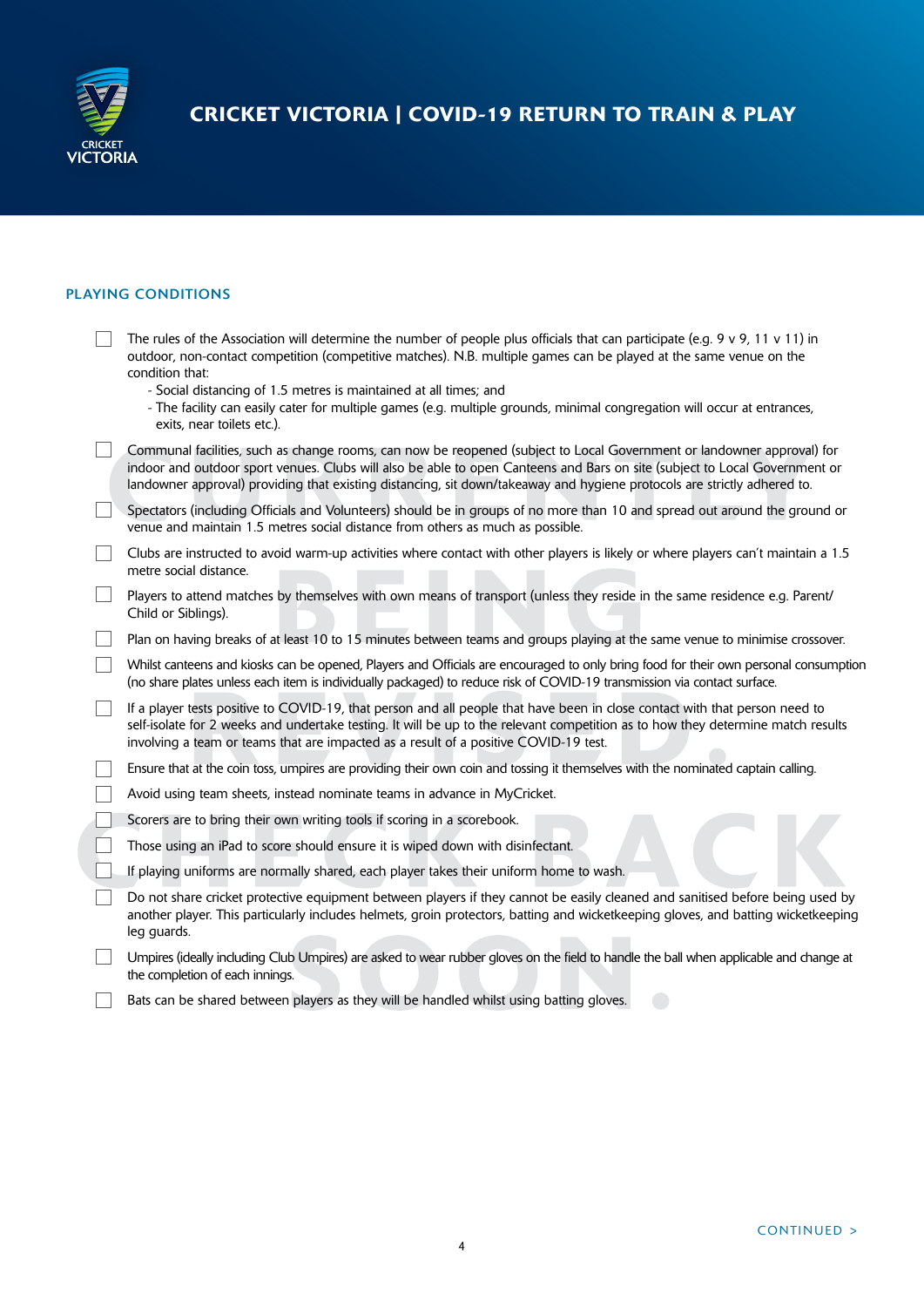

# TRAINING CONDITIONS

| The numbers attending outdoor training are unlimited, however all attendees must maintain a 1.5 metre social distance from<br>others as much as possible.                                                                                                                                                                                                                                                                                                                                                  |
|------------------------------------------------------------------------------------------------------------------------------------------------------------------------------------------------------------------------------------------------------------------------------------------------------------------------------------------------------------------------------------------------------------------------------------------------------------------------------------------------------------|
| Indoor sport and recreation activities can resume and open, maximum 20 people per space or zone, with up to 10 people per<br>group class. There are no limits on the number of people per group if all participants are 18 years old or younger. Clubs are<br>advised to check with the Indoor Centre before usage to ensure compliance with COVID-19 requirements.                                                                                                                                        |
| Players, Officials, Volunteers and Spectators are directed to maintain 1.5 metres social distance from others as much as possible.                                                                                                                                                                                                                                                                                                                                                                         |
| Clubs are instructed to avoid warm-up activities where tackling or potential heavy physical contact is likely.                                                                                                                                                                                                                                                                                                                                                                                             |
| Players to attend training by themselves with own means of transport (unless they reside in the same residence e.g. Parent/<br>Child or Siblings). For Junior Players, parents/guardians are directed to keep a safe distance away from the training area<br>(e.g. stay in the car or be at least 1.5 metres away (preferably greater) from the training group when active). Spectators are<br>recommended to also observe the current distance requirements between everyone at the venue where possible. |
| Plan on having breaks of at least 10 to 15 minutes between teams and groups training at the same venue to minimise crossover.                                                                                                                                                                                                                                                                                                                                                                              |
| If a person tests positive to COVID-19, that person and all people that have been in close contact with that person need to<br>self-isolate for 2 weeks and undertake testing.                                                                                                                                                                                                                                                                                                                             |
| Clubs are strongly encouraged to host training at their home ground location (should access to training nets be required) and<br>can now engage in practice and/or competition matches, providing that strict adherence to the current required practices are made.                                                                                                                                                                                                                                        |
| Attendees at all training sessions and matches are to have their Name and Contact details recorded by the club, with<br>communications to players made prior to each session including access points and meeting locations.                                                                                                                                                                                                                                                                                |
|                                                                                                                                                                                                                                                                                                                                                                                                                                                                                                            |
|                                                                                                                                                                                                                                                                                                                                                                                                                                                                                                            |